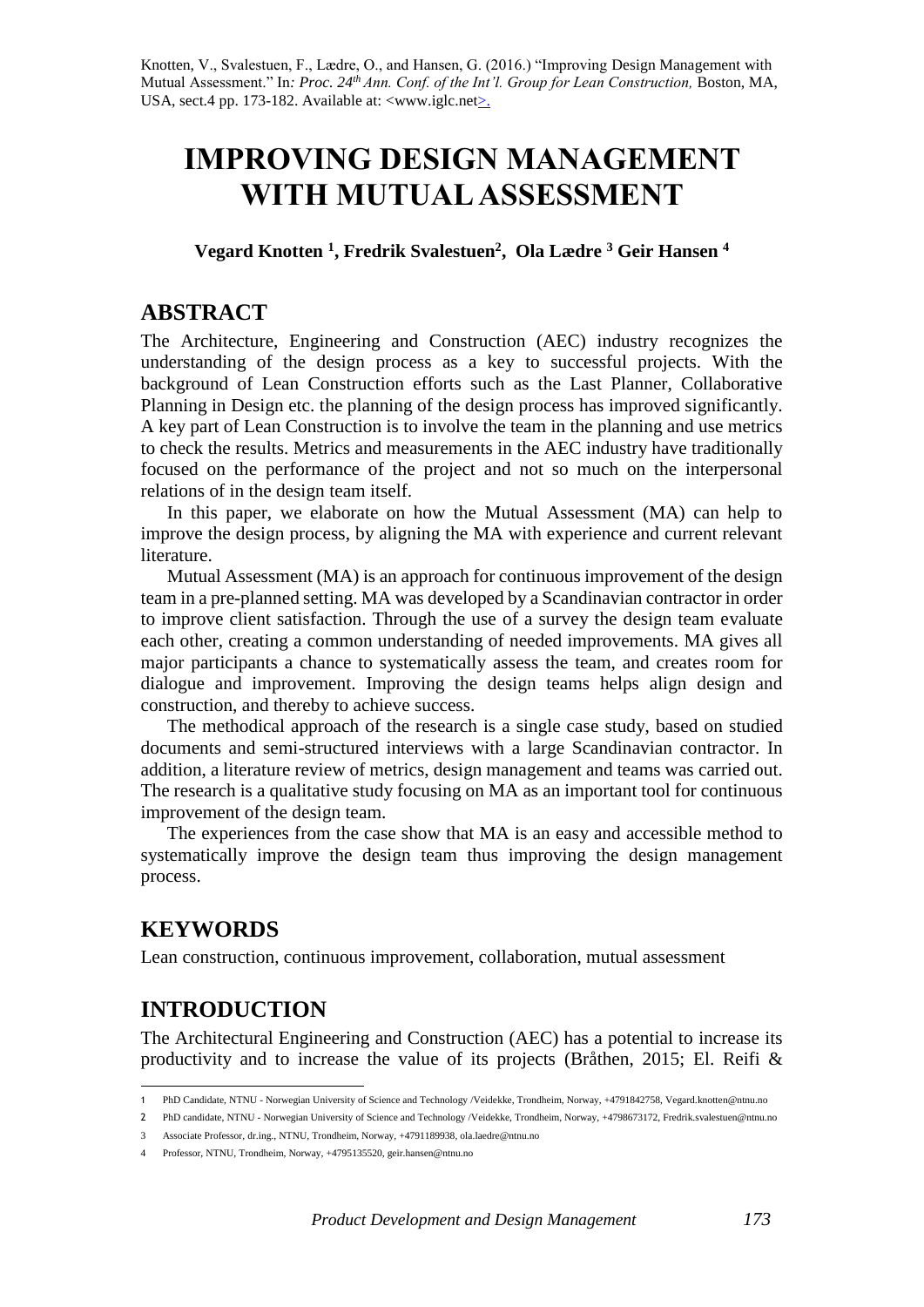Emmitt, 2013; Mejlænder-Larsen, 2015). The industry recognizes the understanding of the design process as a key to successful projects (Aquino & Melhado, 2002). With the background of Lean Construction efforts such as the Last Planner, Collaborative Planning in Design etc. the planning of the design process has improved significantly (Fundli & Drevland, 2014; Hamzeh et al., 2009). A key part of Lean Construction is to involve the team in the planning and use metrics to check the results. Metrics and measurements in the AEC industry have traditionally focused on the performance of the project and not so much on the interpersonal relations of the design team itself.

The design team or the people doing the design are important for the result. Dainty et al. (2007) points out the industry´s ability to improve are limited by how the people are managed. "Buildings require the combined efforts of many individuals, working and designing collaboratively to provide value to their clients" (Emmitt & Ruikar, 2013). Boyle (2003) states that a key factor for achieving success in AEC projects is directly linked with the personnel involved, i.e. the team.

Mutual Assessment (MA) is an approach for continuous improvement of the design team in a pre-planned setting. MA is an experience-based approach developed by a Scandinavian Contractor in order to increase the client satisfaction in projects. Through the use of a survey the design team evaluate each other, creating a common understanding of what issues that needs to be improved. MA gives all major participants a chance to assess the team in a systematic manor, creating a room for dialogue and improvement. Improving the design teams helps to close the gap of misalignment between design and construction, and helps to achieve success.

The Lean Project Delivery System (LPDS) have implemented a learning loop that runs thru all the phases of a building project, from start to finish and back to start again on a new project. This implicates that there is a need for a planned learning thru the whole lifecycle of a building project. The authors did not find a consistent description of how this is executed, but we believe that MA could contribute to this.

In this paper, we elaborate on how Mutual Assessment (MA) can help to improve the design process, by aligning MA with experience and current relevant literature.

The paper is organized by first presenting a relevant theoretical framework, then in the findings chapter presenting how MA is carried out, and at last a discussion and conclusion chapter linking MA to the theoretical framework.

# **METHODS**

The method of this research has the approach of a qualitative case study. A case study does not need to control behavioural events and the focus is on contemporary events(Yin, 2014). The research consisted of a review of relevant literature linked to the main parts of MA, based on the recommendations of Creswell (2003). The literature is presented in the theoretical framework chapter and its link to MA is presented in the discussion and conclusion chapter. The literature on MA seemed to be quite limited, so the authors selected to expand the scope to also include for example Balanced Scorecard and Lean Project Delivery System. The case studied is from a Scandinavian contractor chosen of their experience with MA. The study consisted of two open–ended interviews and a document study concentrating on internal descriptions of MA.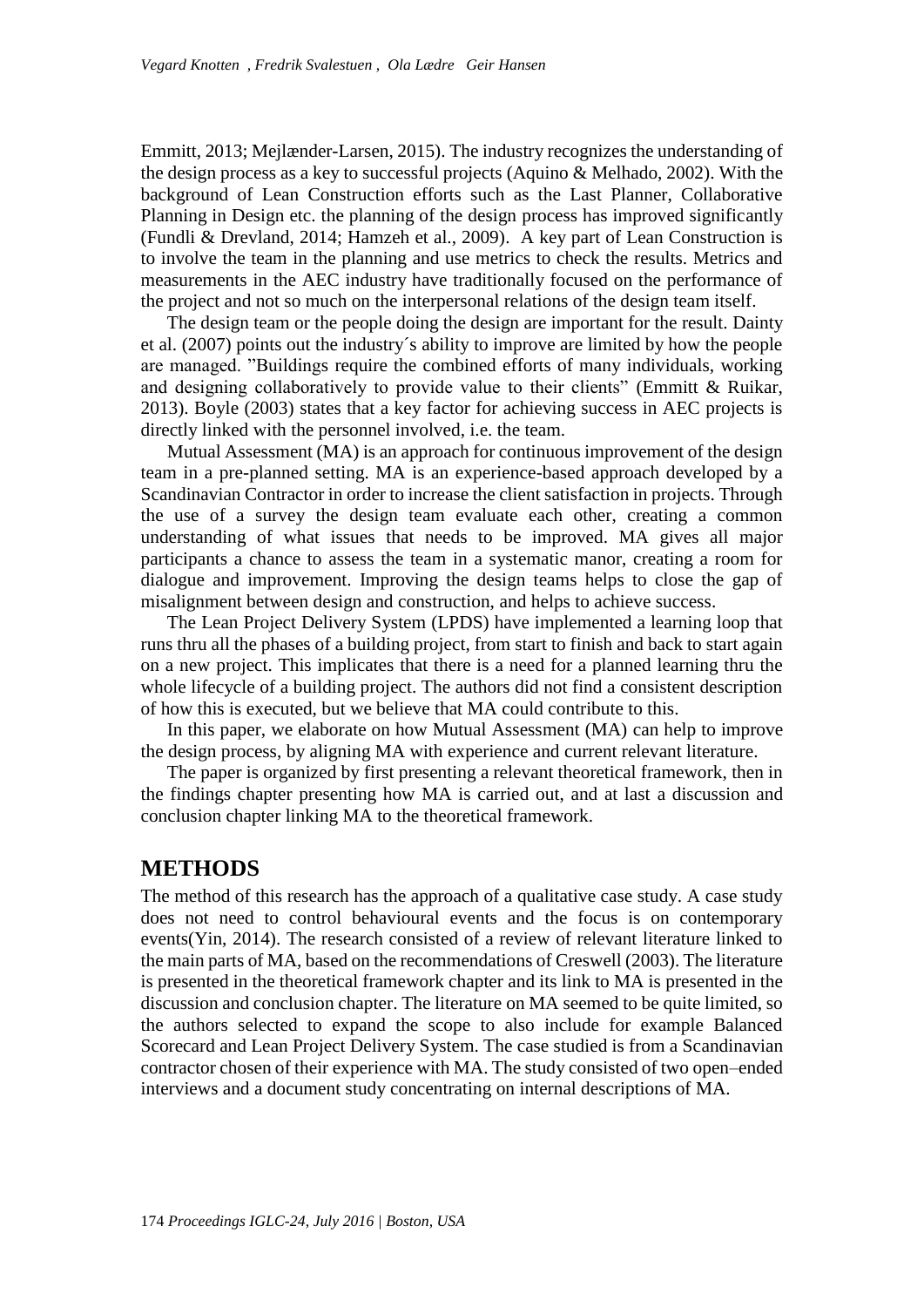# **THEORETICAL FRAMEWORK**

Success can be defined in many contexts but Oxford dictionary of English simply states, "Success is the accomplishment of an aim or purpose" and failure as "lack of success". Samset (2010) states "Projects are initiated to solve problems or satisfy needs". Thus we can assume that a project success is actually connected to its ability to solve those problems or needs. From the same definition it is apparent that we need an aim or purpose to be successful, i.e. we need a goal. So how do we know that we have reached our goal? We need a way to assess that the goals are achieved. The next question is of course when do we assess? The time of the assessment is linked to the goal we have set. If a goal is linked to the total time or economy of a project, a postproject evaluation is ok (Samset, 2010). On the other hand if you want to assess goals concerning the process of the project then a interim evaluation is more suitable. The timing of the assessment is closely linked to the learning potential, if you want to change the process then the assessment must be made so its possible to try out the changes. Jerrard and Hands (2008) point out problems in trying to create design audits vs. traditional metrics. The design audits should consist of both quantitative and qualitative data, and view both social and economic measures, while traditional project metrics consist of quantitative economic measures.

Even though a failure can be explained as the lack of success Meland (2000) points out important failure predictors in the design process of AEC projects. Important predictors were lack of support from the client, but also design manager´s lack of managerial skills, especially regarding communication, goal setting and planning.

The learning potential of the AEC industry has been debated by several authors and also in the Lean community (e.g. (Christensen & Christensen, 2010; Lantelme & Formoso, 2000; Skinnarland & Yndesdal, 2014). Learning barriers has been mentioned as a challenge for change. Skinnarland and Yndesdal (2014) points out problems with unlearning, organizational structures and norms as barriers of learning. Christensen and Christensen (2010) raise the question of the difficulties of learning because of syntax, semantics and motivation between the trades in AEC projects. Addressing these barriers is important to achieve learning and improvement of the industry.

The AEC industry is a fragmented industry relying on many different actors from the start to finish of the project, creating challenges with communication and teamwork within the AEC projects (Kerosuo, 2015). Bølviken (2012) characterizes the industry's production as a project production of unique products and temporary organizations. "Temporary teams function under constraints off high uncertainty and interdependence during a limited time. The functionality of the teams is dependent on their members' sets of diversely skills and knowledge sets"(Kerosuo, 2015). Emmitt and Ruikar (2013) states "Building design is rarely the product of one persons thinking process; rather it is the result of many different disciplines collective knowledge." The performance of the design team is thus dependent on the group members' skills and knowledge, and their ability to work as a team. Svalestuen et al. (2015) list 12 key elements that influence the performance of a building design team. As table 1 shows, the survey indicates that trust between team members and commitment to the project is the most important element for an effective team. However, a team is not build on trust and commitment alone. The other elements are also important in order to create an efficient building design team. Having a team building exercise is important in the design phase were team members are unfamiliar with each other, and even a short exercise to commit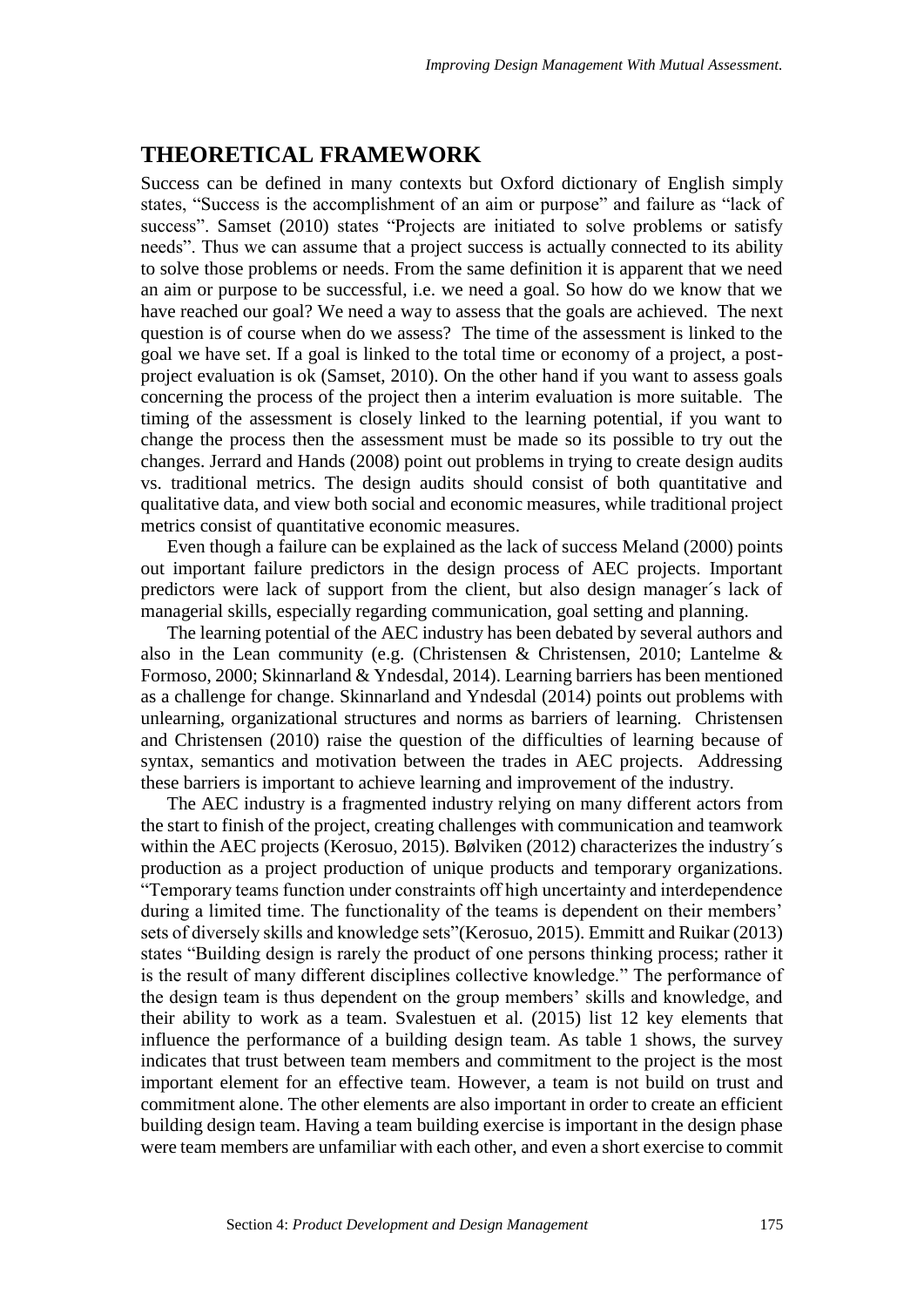them to the goal is always a good investment. Furthermore, focus on team development throughout the process is important as it takes time to form a team (Svalestuen et al., 2015).

| <b>Elements</b>                                | Average score | <b>Short explanation</b>                       |
|------------------------------------------------|---------------|------------------------------------------------|
| Trust between the team members                 | 1.34          | Honesty, transparency, consistency and respect |
| Commitment to the project                      | 1.34          | Involving team members in planning             |
| Involvement in the goal setting process        | 1.56          | Commits the members to the goal                |
| Good collaboration between all project leaders | 1.56          | Increase collaboration in the whole project    |
| Cohesion                                       | 1.72          | Commitment to the team                         |
| Contract models                                | 1.78          | Needs to encourage collaboration               |
| Elite feeling                                  | 1.88          | Create a unique and challenging project        |
| Team building                                  | 1.94          | Getting to know each other and the project     |
| Former relation between team members           | 2.03          | Speed up the team building process             |
| Identifying the design team members' roles     | 2.06          | Team composition                               |
| Focus on team development                      | 2.22          | Takes time and effort to form a team           |
| How difficult the goal is to reach             | 2.66          | Effects the elite feeling                      |

*Table 1: Key elements of a good design team (Svalestuen et. al., 2015)*

Managing the design process is challenging due to the nature of design (Knotten et al., 2015). The design management can be divided in two parts, the management of the process and leading the design. The management is trying to keep the process on time, at budget and with the right quality. The design leader is trying to get the most of knowledge and creativity of the team. The high flow of information, and the need of decisions call for a strong collaborative environment. There have been some efforts to describe ways of collaborative design management (e.g. (Emmitt & Ruikar, 2013; Fundli & Drevland, 2014)). Fundli and Drevland (2014) highlighted the importance of a start-up meeting in the project. A start-up meeting with the project team had positive effect on cooperation, communication and commitment of the team members.

The Balanced Scorecard (BSC) is a common method to align strategic, operational and tactical goals. "The BSC should translate a business units mission strategy into tangible objectives and measures" (Kaplan & Norton, 1996). There are four focus areas in the BSC approach, the financial focus, the customer focus, the internal business processes focus and the learning and growth focus. "The measures are balanced between the outcome measures – the results from past efforts and the measures that drive future performance"(Kaplan & Norton, 1996). The BSC looks at measurements of what has been e.g cost, time, but also at what to come. It also balances between external and internal focus (see Figure 1). The BSC can also be use to set the strategic goals. The focus here is; Clarifying and translating the vision and strategy. Next is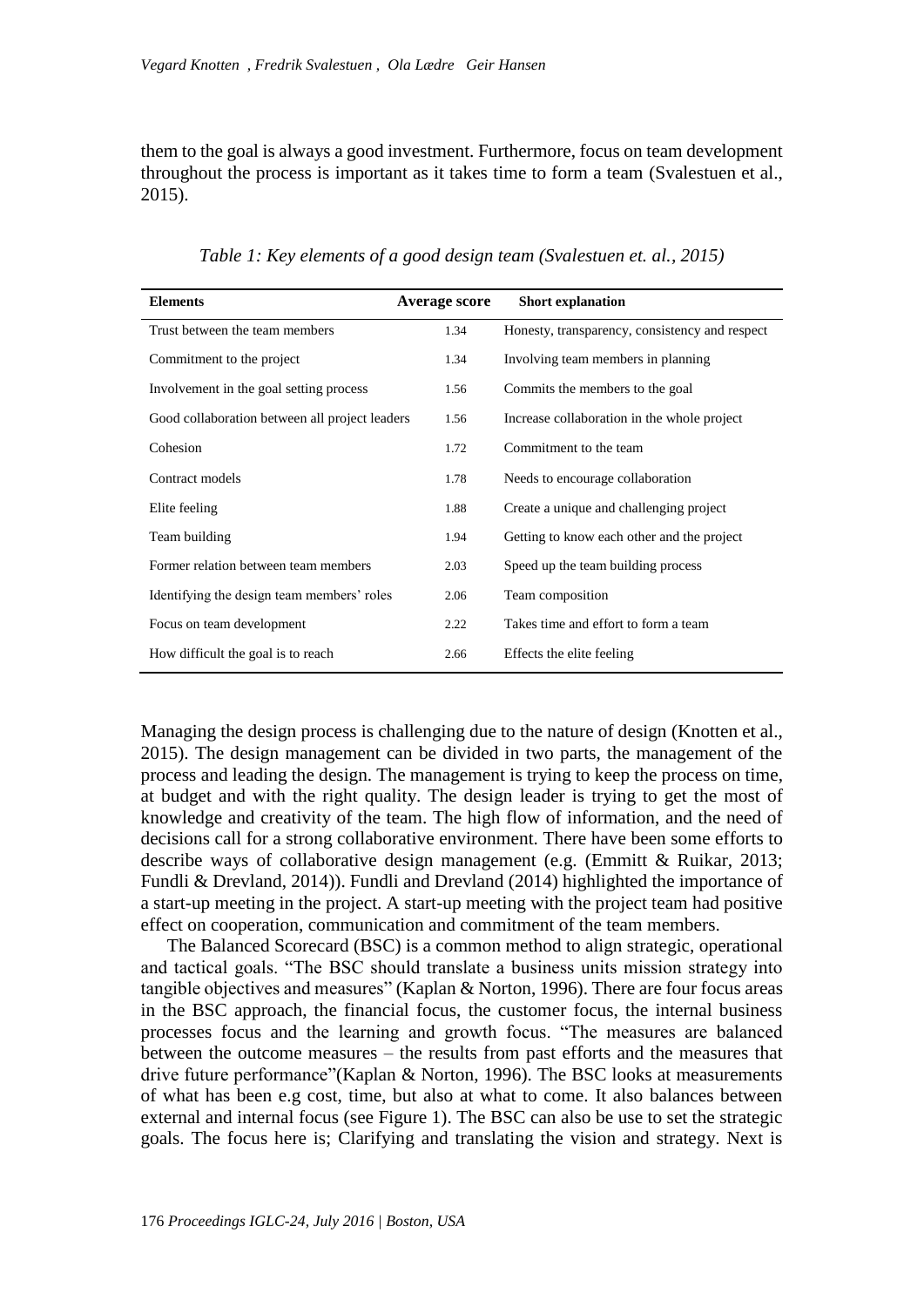communicating and linking these. After that planning and setting the targets, and finally giving strategic feedback and learning.



*Figure 7: Balanced Score Card*

Construction industry has developed a large number of KPI`s (Key performance indicators) and despite the claims about their usefulness they received a fair amount of criticism from many researcher (e.g.(Beatham et al., 2004; El-Mashaleh et al., 2007)). The KPI`s are designed not to give insight into the means of improving performance and therefore have limited use for internal management decision-making (Bassioni et al., 2004). KPI`s are `lagging` measures (Haponava & Al-Jibouri, 2012). They are used for review purposes after a completion of the project and do not provide the opportunity during the project development and execution stages.

## **FINDINGS**

When introducing Mutual Assessment (MA), the contractor primarily aimed to increase the client satisfaction of projects by addressing issues raised by the client (and others) during the project instead of post project evaluations. This works because if the client does not raise any issues during the project, how can the client then raise issues at the end of the project. Hereby, the contractor can avoid client dissatisfaction.

MA consists of two major parts, the planning of MA and the execution of MA. The planning of MA needs a consensus from the team members and the client to use this method. The planning is done collaborative in a start up session. In the planning one needs to agree on the use of metrics, how often to asses, who will evaluate on behalf of who, and of course to agree on the common goals of the project. The start-up session has many agendas to cover, but in regard of MA the most important is to agree on when the team wants to carry out an assessment session, who will answer on behalf of who, and agree and what goals are important for our project. The start-up session has two outputs, an assessment plan and the assessment goals. (See [Figure 2](#page-5-0))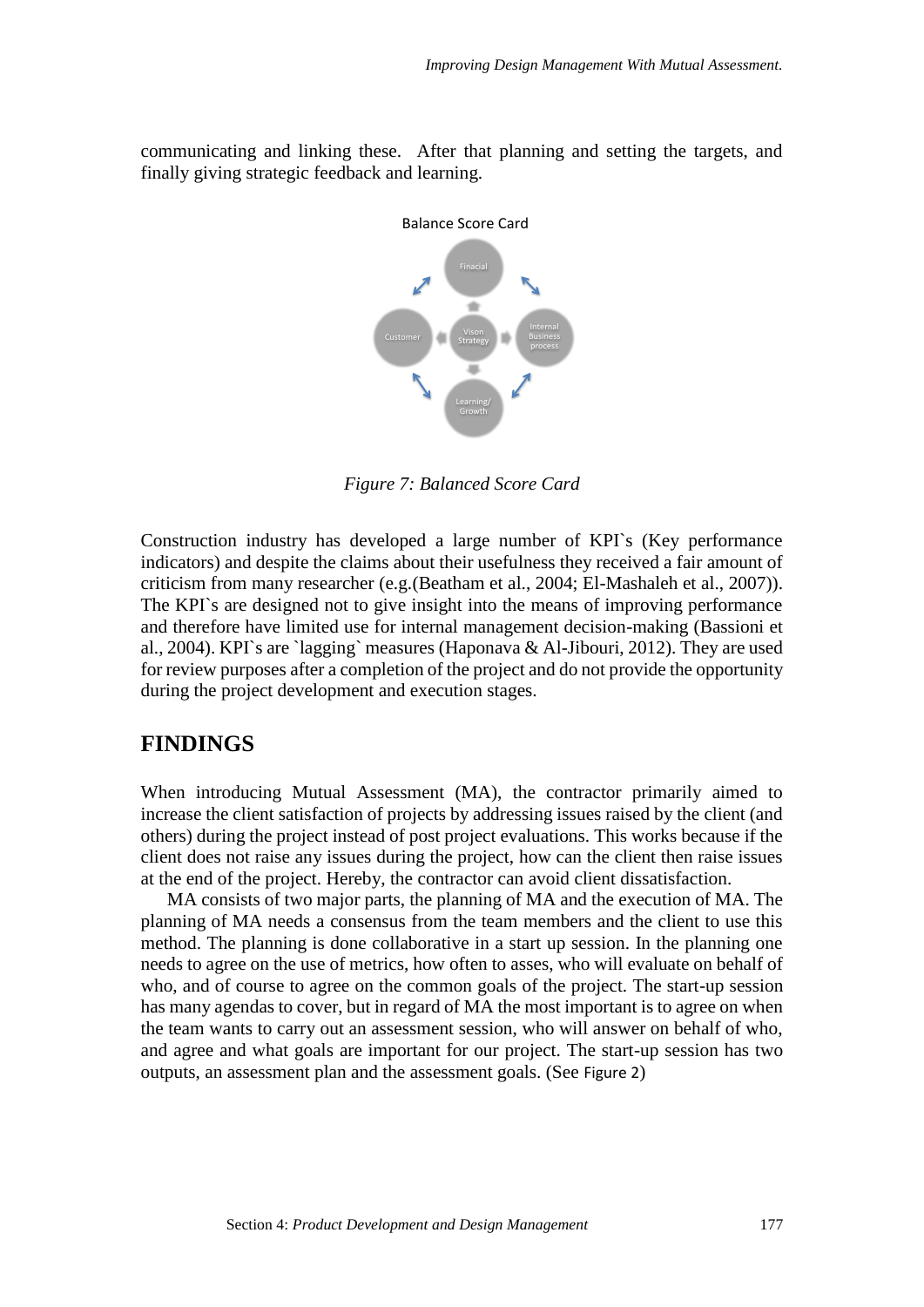

Figure 8: Mutual assessment

<span id="page-5-0"></span>The assessment plan consists of two major parts. The first part is to decide who of the team is answering and participating in the survey and the second part is to plan when the assessments should take place. One of the key points of MA is that all of the main parties are to be heard in the assessments. There will of course be a limitation to how many of the involved parties (consultants, suppliers, sub-contractors etc.) should be included, but a rule of thumb here could be to ask yourself how dependent you are of these parties. If a party could be the success or failure of the project, then they should be involved. Together the project should agree on who are the parties to assess each other and who of the projects members should the represent their party. For instance this could mean that the main contractor would point out who of his team would assess the other. The same would apply for the client, architect and the other consultants. A key here is to make a representative voice. For the purpose of not letting the project history cloud the teamwork, it is important that the facilitator of the MA- process have no direct connection to the project. The facilitator leads the start-up session and runs the assessments sessions.

The second part of the assessment plan is to decide when the assessments should take place. Consequently, creating fixed interval between each assessments and assuring that the team members actually reserve time in their busy schedule to improve during the process. This could be a milestone or just fixed intervals in the design phases.

*Figure* 9 shows an example of a plan for a project. The red lines show the planned assessments sessions. The sessions are placed so the team can benefit from the session and prepare for the next phase. The number of assessment sessions will vary according to what is decided in the assessment plan.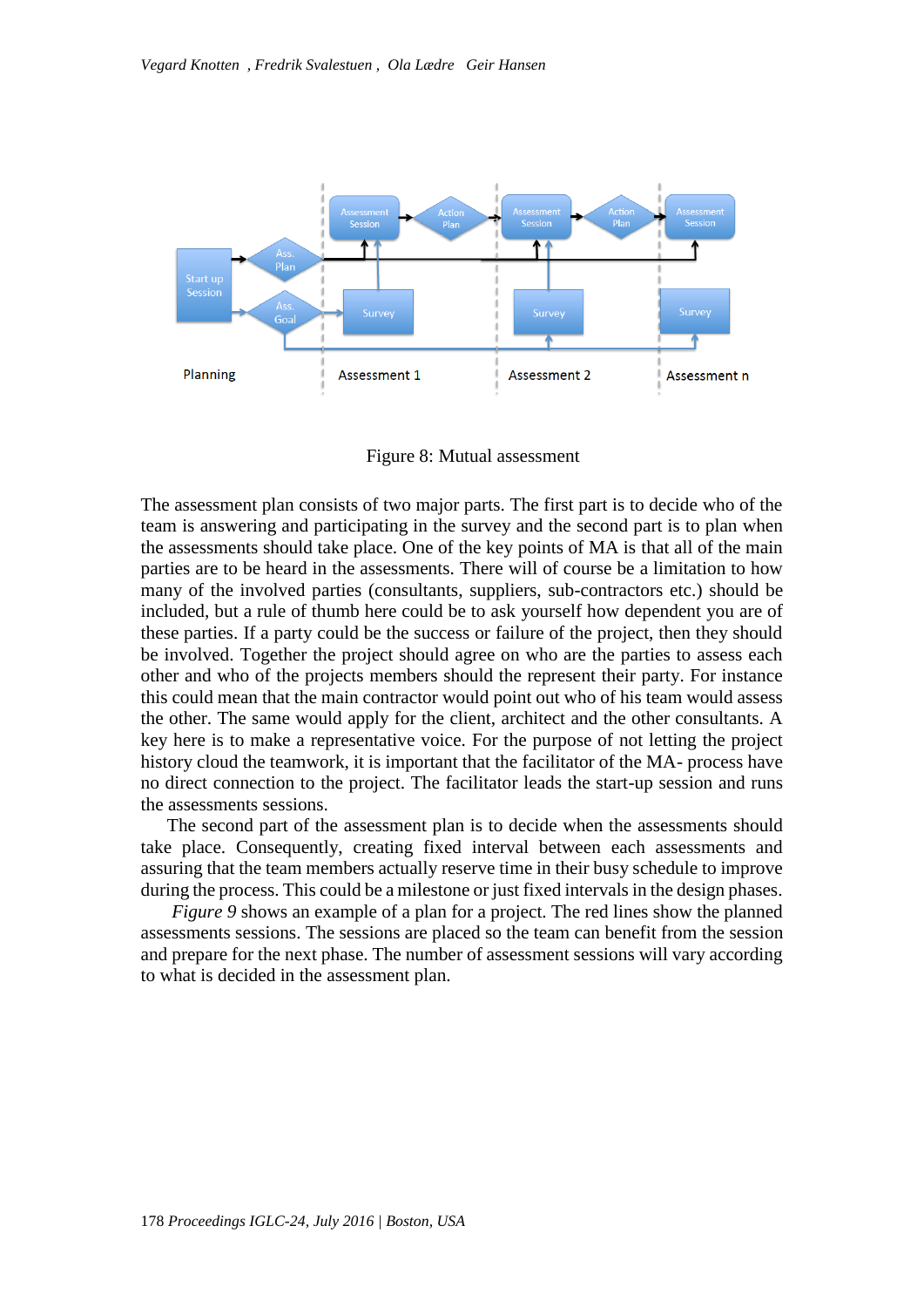

*Figure 9: Assessments sessions*

<span id="page-6-0"></span>The assessment goals are worked out together through the start-up session. The goals are set by the team in collaboration, and are important for this project and this team. The goals will typically be related to cost, time and quality, but also to cooperation, client satisfaction etc. The goals will then be formulated so they can be assessed in a survey. *[Figure 10](#page-6-1)* shows an example of goals from a project, translated into questions. In the survey the questions will be answered as e.g. "how is company N.N. helping to keep the project on plan?"



#### *Figure 10: Example of Survey questions*

<span id="page-6-1"></span>The second part of MA is the execution of the assessment sessions. The execution should be according to what the team members planned in the start-up session (see figure 2). First, the team members representing the project receive the survey with the pre-agreed questions. The team members will rank the other team members after their ability to fulfil the goals. A low score on several of the survey questions from many team members indicates that there is an issue that deserves attention from the team. Second, the appointed facilitator will go through these surveys and pick the topics that need attention from the team. In the assessment session all the team members should be present, including the client. The facilitator runs through the topics, creating a dialogue for the best way to improve the team. The result of the session is a unified action plan that describes who is responsible for what action and when it should be done.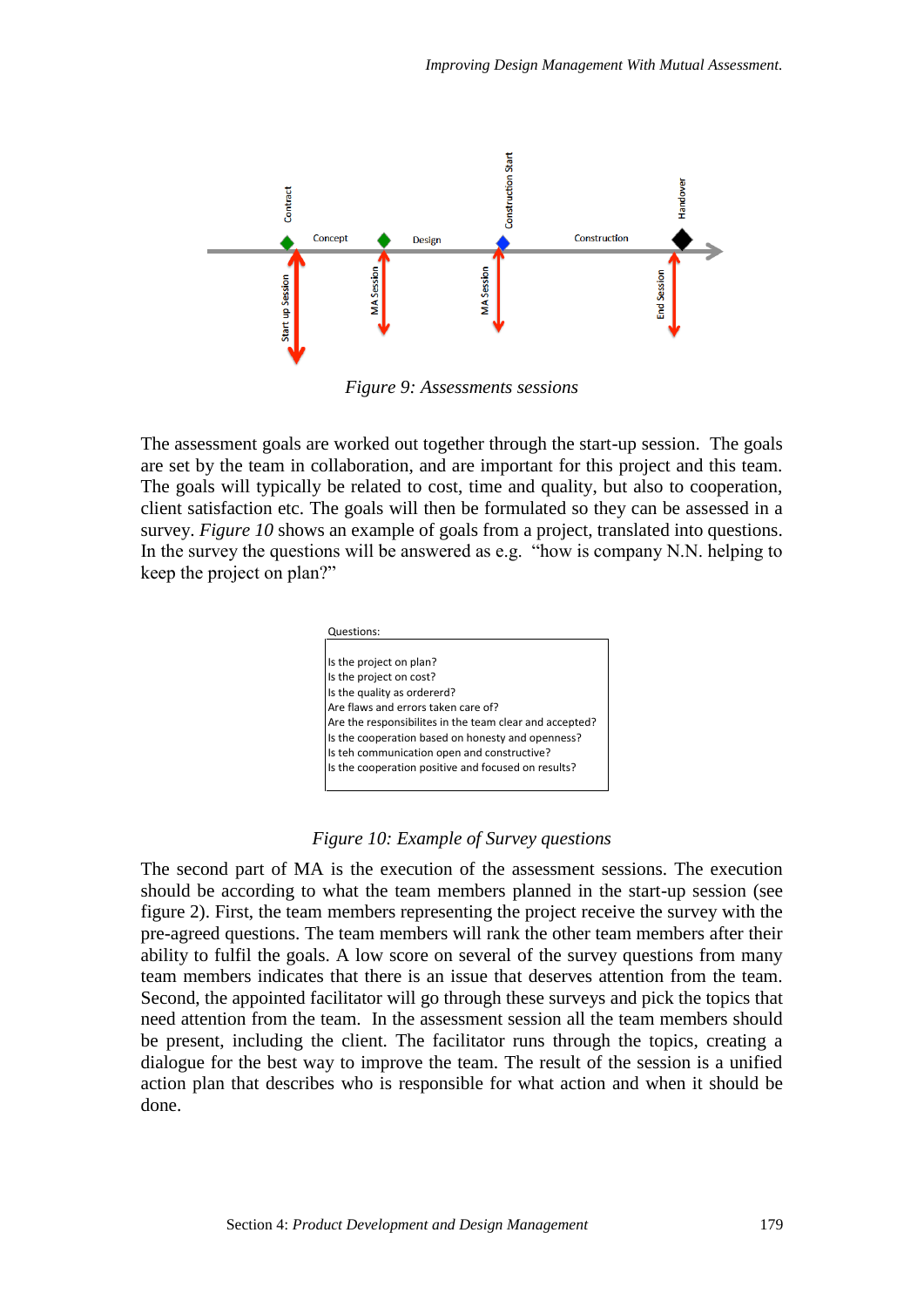At the next session the completion of last session's action plan is addressed, and the next MA starts. In the end of the project, the actors arrange an end assessment session that sums up the project.

# **DISCUSSION AND CONCLUSION**

Mutual assessment (MA) is an experienced based approach developed by a Scandinavian contractor in order to improve the client satisfaction with project execution. The contractor works primarily with negotiated contracts and have a yearly turnover of approximately USD 204 million. By increasing the client satisfaction one can assume that the client gets a better product. This is done by focusing on the team and letting the key team members assess each other with interim evaluations throughout the project.

The contractor's experiences from using MA are very good. Since they started using MA, all their projects had a positive financial outcome. They also reported of no conflicts with clients or other cooperating parties.

MA addresses several challenges in the AEC industry. First it addresses the challenge of a fragmented industry working with unique products and temporary workers, by collaboratively making a design team. The collaborative setting – ,established through the start-up session, the planning of common goals and execution – makes the grounds for continuous improvement. All this helps to achieve good design teams(Svalestuen et al., 2015). Second, MA addresses the performance and improves the performance through a collaborative dialogue, which can replace KPIs. Third, MA creates an opportunity for learning during the project, instead hoping that something is learned when the project is finished. By agreeing on MA the actors remove an organizational barrier of learning (Skinnarland & Yndesdal, 2014), and by letting all key team members set goals and evaluate them one removes the barriers between the trades (Christensen & Christensen, 2010).

Involving the team participants is important (see table 1), and the team participants get involved when practicing MA. Tillmann et al. (2014) highlights the importance of a collaborative environment when creating a learning team. This together with a collaborative design management (Emmitt & Ruikar, 2013) or collaborative planning in design (Fundli & Drevland, 2014; Veidekke, 2013), the management of the process is helped.

Lantelme and Formoso (2000) state that one of the most cited approaches to measurement is the Balanced Scorecard Method, introduced by Kaplan and Norton (1996). The MA has some similarities with the BSC, by looking at important goals, both hard and tangible goals, and also to look at more soft measurements of team evolvement and cooperation. By using BSC as a frame for goals and measurement it is easier to make this transparent for everyone.

Even though the BSC was developed for corporate structures, BSC could be aligned to AEC projects (See figure 1). Clarifying and translating the vision and strategy for the project should be done by the key stakeholders, representing goals for the project and how this affects the corporates strategies. Communicating and linking is ensuring that all project members are aware of the common goals of the project. Planning and setting target are the goals the project wants to achieve, made tangible so one can assess them. The goals should represent all the four focus areas of finance, customer (time, cost, quality), the working processes of the project and learning processes of the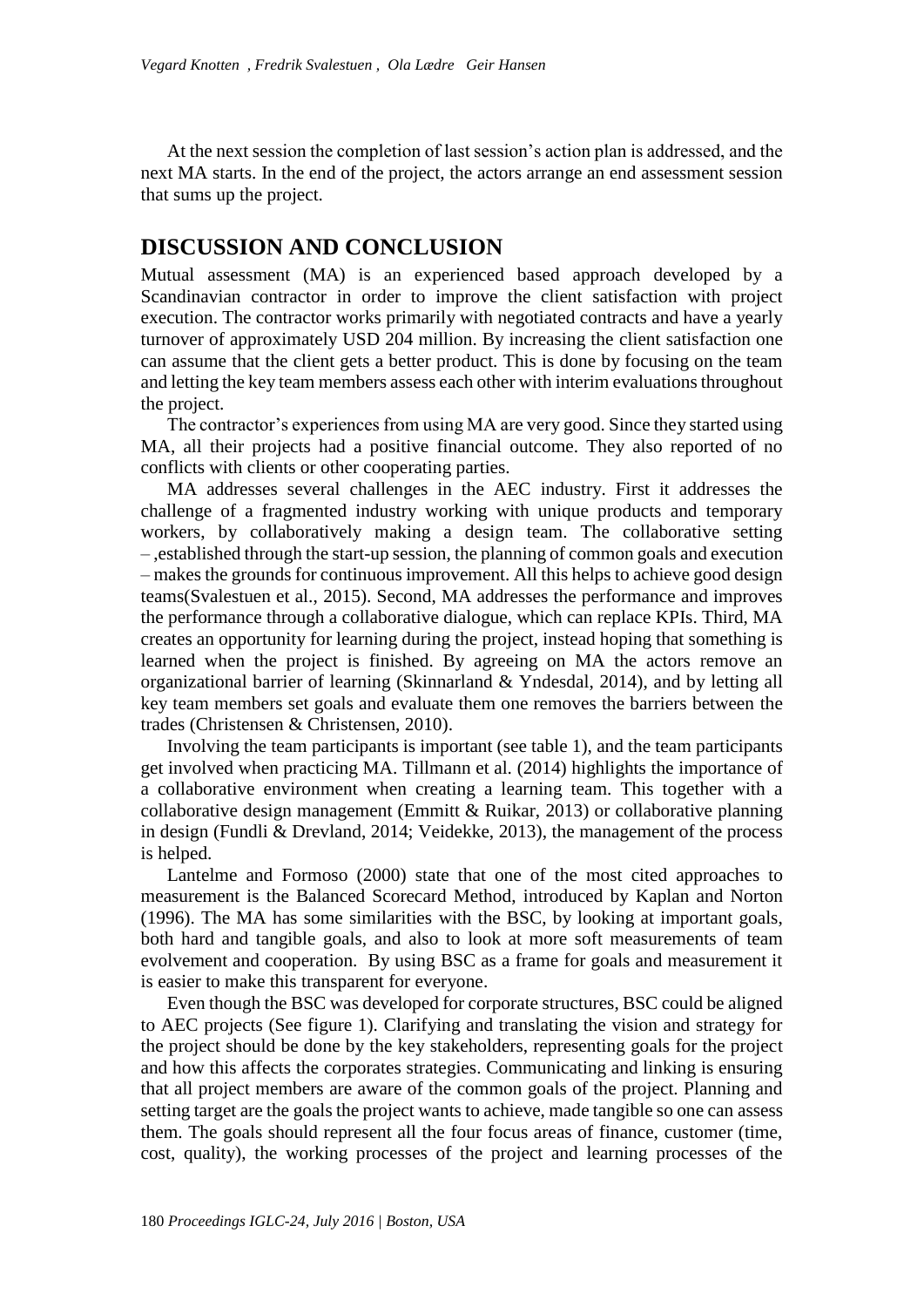projects members. This should finally be organized in such a way that the feedback from the process could be assessed and aligned with the strategy. The goals of the projects could be e.g. project finance, the client focus, team process, and learning / development. Kaplan and Norton (1996) highlight the important of linking the goals both in the organizations and at the companies CEO level.

MA fills a gap in design management by letting the whole team assess how they work together, thus contributing to a more thorough continuous improvement of the design team. Getting a good team needs collaboration and good assessment. MA is a versatile approach, which can adapt to different project executions and sizes as long as there is a mutual agreement on the need of assessment.

MA is based on the fact that the project participants are truthfully in the survey and in the assessment sessions. There is a need of trust to make MA work. In small projects with a low number of team participants it might be transparent on a personal level who is assessing who, risking to shift the focus away from the continuous improvement process.

MA was primarily set up to increase client satisfaction and the authors see some room of improvements. By structuring the goals of the project through a framework based on BSC one can better align project goals with the team. Because of the fragmented nature of the AEC industry, MA is an important tool of continues improvement of teams, even if a client does not want to be a part of MA.

The involvement, collaboration and the aid of process control makes MA an approach well suited for Lean Construction approaches, and the learning loop of LPDS.

For the contractor MA has proved to work well in the design phase. The authors believe that the approach could work equally well in all the phases of an AEC project, and in fast track projects in particular. Further research would be to test the MA approach in more projects, and also to expand on the number of interviewees. It would also be interesting to map other construction companies' experiences from using MA approach.

# **REFERENCES**

- Aquino, J. P. R. d., & Melhado, S. B. (2002). *The importance of the design for production in the design process management in building construction*. Paper presented at the 10th Annual Conference of the International Group for Lean Construction, Gramado, Brazil.
- Bassioni, H. A., Price, A. D. F., & Hassan, T. M. (2004). Performance measurement in construction. *Journal of Management in Engineering, 20*(2), 42-50.
- Beatham, S. M., Anumba, C. J., Thorpe, A., & Hedges, I. W. (2004). KPI`s- a critical appraisal of their use in construction. *Benchmarking: An international Journal, 11*(1), 93-117.

Boyle, G. (2003). *Design project management*. Aldershot: Ashgate.

- Bråthen, K. (2015). Collaboration with BIM Learning from the Front Runners in the Norwegian Industry. *8th Nordic Conference on Construction Economics and Organization, 21*, 439-445.
- Bølviken, T. (2012). *On the Categorization of Production: The Organization-Product Matrix.* Paper presented at the 20th Annual Conference of the International Group for Lean Construction,18- 20 Jul 2012, San Diego, USA.
- Christensen, R. M., & Christensen, T. N. (2010). *Lean Construction Facilitates Learning on All Organisational Levels?* Paper presented at the 18th Annual Conference of the International Group for Lean Construction,14-16 Jul 2010, Haifa, Israel.
- Creswell, J. W. (2003). *Research design: qualitative, quantitative, and mixed methods approaches*. Thousand Oaks, Calif.: Sage Publications.